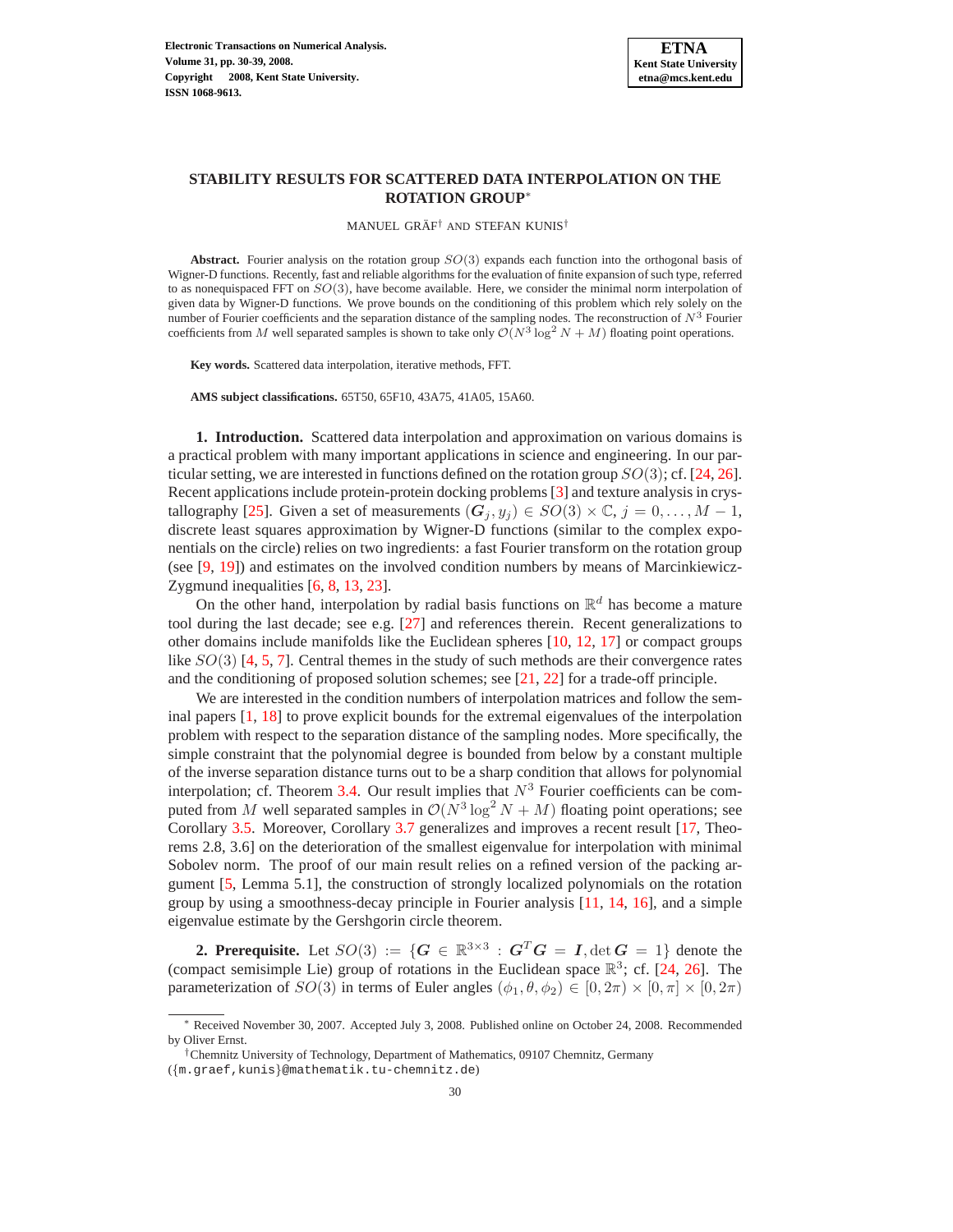allows the following representation of rotations

$$
G = G(\phi_1, \theta, \phi_2) = R_z(\phi_1) R_y(\theta) R_z(\phi_2),
$$

where

$$
\boldsymbol{R}_z(t) = \begin{bmatrix} \cos(t) & -\sin(t) & 0 \\ \sin(t) & \cos(t) & 0 \\ 0 & 0 & 1 \end{bmatrix}, \quad \boldsymbol{R}_y(t) = \begin{bmatrix} \cos(t) & 0 & -\sin(t) \\ 0 & 1 & 0 \\ \sin(t) & 0 & \cos(t) \end{bmatrix}.
$$

Moreover,  $SO(3)$  can be identified with the three dimensional projective space such that  $SO(3) \ni G \mapsto \omega x$  with rotation axis  $x \in \mathbb{R}^3$ , i.e.,  $Gx = x$ ,  $||x|| = 1$ , and rotation angle  $\omega \in [0, \pi]$  given by

$$
\omega = \omega(\boldsymbol{G}) := \arccos \frac{\text{trace}(\boldsymbol{G}) - 1}{2}.
$$

In particular, this yields the translation invariant metric

$$
\mathrm{d}(G,H):=\omega(H^{-1}G).
$$

Now, let a sampling set  $\mathcal{X} := \{G_j \in SO(3) : j = 0, \ldots, M - 1\}$ ,  $M \in \mathbb{N}$ , be given and measure its "nonuniformity" by the separation distance

$$
q_{\mathcal{X}} := \min_{0 \leq j < l < M} \mathrm{d}(G_j, G_l).
$$

<span id="page-1-0"></span>The sampling set X is called q-separated for some  $0 < q \leq \pi$  if  $q_X \geq q$ . Moreover, we decompose the sampling set  $X \subset SO(3)$  into shells

$$
R_{\mathcal{X},q,m} := \{ \mathbf{G} \in \mathcal{X} : mq \leq d(\mathbf{G}, \mathbf{I}) < (m+1)q \}, \qquad m \in \mathbb{N}.\tag{2.1}
$$

For measurable functions  $f : SO(3) \to \mathbb{C}$ , the normalized Haar integral is given by

$$
\int_{SO(3)} f(G) d\mu(G) = \frac{1}{8\pi^2} \int_0^{2\pi} \int_0^{\pi} \int_0^{2\pi} f(\phi_1, \theta, \phi_2) \sin(\theta) d\phi_2 d\theta d\phi_1.
$$

A function only depending on the rotation angle  $\omega = \omega(G)$  is called conjugate invariant (or central) and the above integral simplifies to

$$
\int_{SO(3)} f(G) d\mu(G) = \frac{2}{\pi} \int_0^{\pi} f(\omega) \sin^2\left(\frac{\omega}{2}\right) d\omega.
$$

In analogy to the complex exponentials  $e^{ikx}$  on the circle, the Wigner-D functions  $D_l^{k,k'}$  of degree  $l \in \mathbb{N}_0$  and orders  $k, k' = -l, \ldots, l$  are the key to Fourier analysis on the rotation group. First, let the space of square integrable functions on the unit sphere  $f : \mathbb{S}^2 \to \mathbb{C}$  be decomposed into the mutual orthogonal spaces of spherical harmonics of degree  $l \in \mathbb{N}_0$  and let  $\{Y_l^k : \mathbb{S}^2 \to \mathbb{C} : k = -l, \dots, l\}$  denote an orthonormal basis for each of them; see [\[15\]](#page-9-12) for details. Then, the Wigner-D functions are defined pointwise by

$$
D_l^{k,k'}\left(\boldsymbol{G}\right) := \int_{\mathbb{S}^2} Y_l^{k'}\left(\boldsymbol{G}^{-1}\boldsymbol{\xi}\right) \overline{Y_l^k\left(\boldsymbol{\xi}\right)} \, \mathrm{d} \mu_{\mathbb{S}^2}\left(\boldsymbol{\xi}\right) \quad \text{and} \quad \int_{\mathbb{S}^2} \, \mathrm{d} \mu_{\mathbb{S}^2}\left(\boldsymbol{\xi}\right) = 4\pi.
$$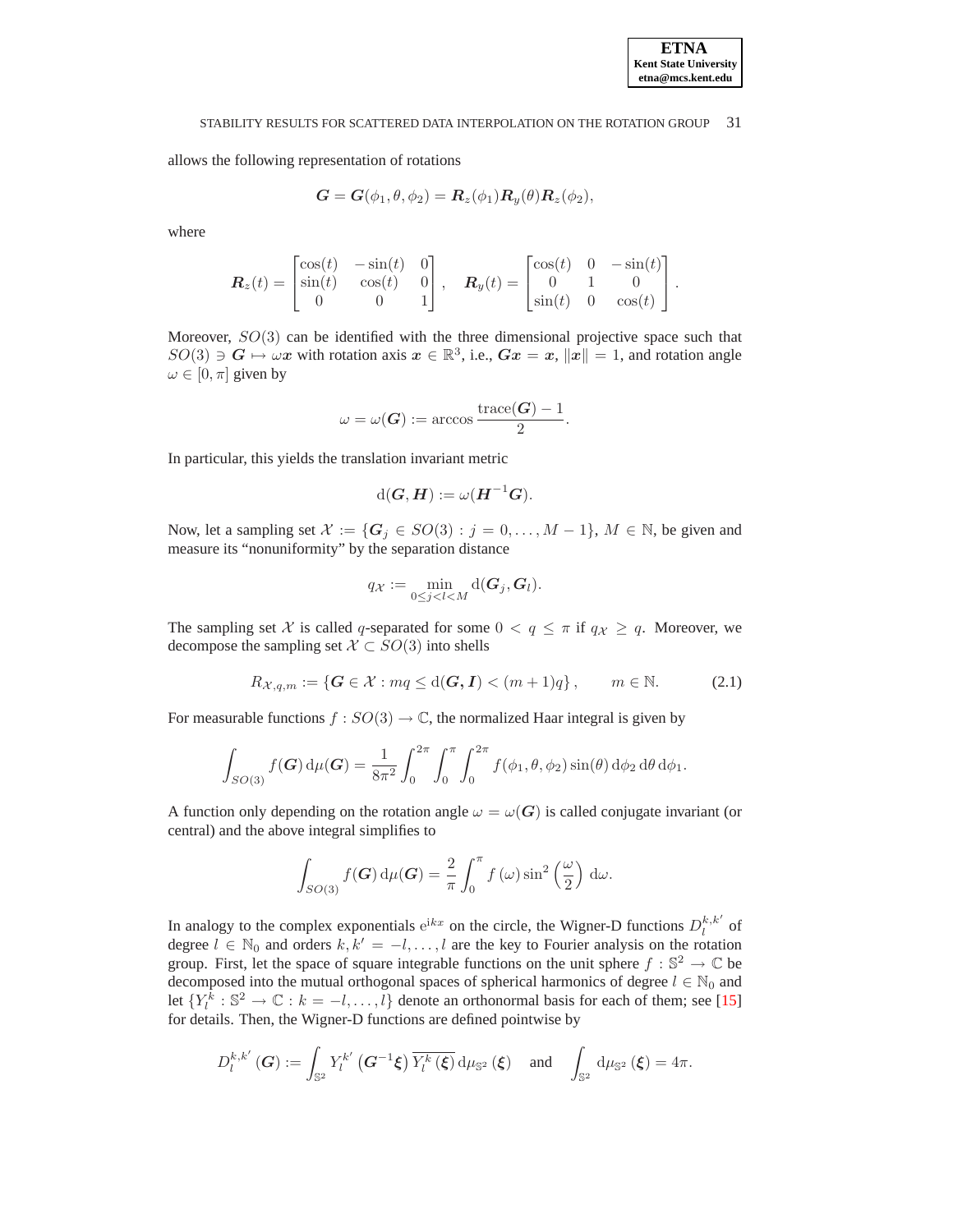They form an orthogonal basis of  $L^2(SO(3))$ , are normalized by  $||D_l^{k,k'}||_{L^2}^2 = 1/(2l+1)$ , and every  $f \in L^2(SO(3))$  obeys the series expansion

$$
f = \sum_{l \in \mathbb{N}_0} \sum_{k,k'= -l}^{l} \hat{f}_l^{k,k'} D_l^{k,k'}
$$

with Fourier-Wigner coefficients

$$
\hat{f}_l^{k,k'} = (2l+1) \int_{SO(3)} f\left(\boldsymbol{G}\right) \overline{D_l^{k,k'}\left(\boldsymbol{G}\right)} \, \mathrm{d}\mu(\boldsymbol{G}).
$$

For later reference we define a family of Sobolev spaces  $H_s^2 \,\subset L^2(SO(3))$ ,  $s > \frac{3}{2}$ , with inner product and norm

$$
\langle f, g \rangle_{H_s^2} := \sum_{l \in \mathbb{N}_0} \sum_{k, k' = -l}^l (1+l)^{2s-1} \hat{f}_l^{k, k'} \overline{\hat{g}_l^{k, k'}}, \qquad ||f||_{H_s^2} = \sqrt{\langle f, f \rangle_{H_s^2}}.
$$

<span id="page-2-1"></span>One of the more remarkable properties of the Wigner-D functions is the addition theorem

$$
\sum_{k,k'=-l}^{l} D_l^{k,k'}\left(\boldsymbol{G}\right) \overline{D_l^{k,k'}\left(\boldsymbol{H}\right)} = U_{2l} \left(\cos \frac{\mathrm{d}\left(\boldsymbol{G}, \boldsymbol{H}\right)}{2}\right),\tag{2.2}
$$

where  $U_l(\cos \omega) = \frac{\sin((l + 1)\omega)}{\sin(\omega)}$  denotes the *l*-th Chebyshev polynomial of the second kind. For a sampling set  $\mathcal{X} = \{G_j \in SO(3) : j = 0, \ldots, M - 1\}$ , we call

$$
\boldsymbol{D} = \left( D_l^{k,k'}(\boldsymbol{G}_j) \right)_{j=0,...,M,(l,k,k') \in J_N} \in \mathbb{C}^{M \times d_N}
$$

the nonequispaced Fourier matrix on the rotation group, where

$$
d_N = \frac{1}{6}(2N+1)(2N+2)(2N+3),
$$
  
\n
$$
J_N := \{(l, k, k') : l = 0, ..., N; k, k' = -l, ..., l\}.
$$

Given a vector of Fourier coefficients  $\hat{f} \in \mathbb{C}^{d_N}$  we call

$$
f(\mathbf{G}) = \sum_{(l,k,k') \in J_N} \hat{f}_l^{k,k'} D_l^{k,k'}(\mathbf{G})
$$

the corresponding polynomial on the rotation group and denote by  $P_N(SO(3))$  the linear space of all such polynomials. Its evaluation at the sampling nodes  $X \subset SO(3)$  can be written in matrix vector form by  $\mathbf{f} = (f(\mathbf{G}_j))_{j=0,\ldots,M-1} = \mathbf{D}\hat{\mathbf{f}}$ .

<span id="page-2-0"></span>In what follows, we study the underdetermined interpolation of scattered data on  $SO(3)$ by polynomials. Let  $M < d_N$ , a sampling set  $\mathcal{X} = \{G_j \in SO(3) : j = 0, \ldots, M - 1\}$ , values  $y_j \in \mathbb{C}$  for  $j = 0, ..., M - 1$ , and weights  $\hat{w}_l > 0$  for  $l = 0, ..., N$  be given. Then, the minimal norm interpolation problem is given by

$$
\min_{\hat{f}} \sum_{(l,k,k') \in J_N} \frac{\left| \hat{f}_l^{k,k'} \right|^2}{\hat{w}_l} \qquad \text{s.t.} \qquad f\left(\mathbf{G}_j\right) = y_j, \quad j = 0 \dots M - 1. \tag{2.3}
$$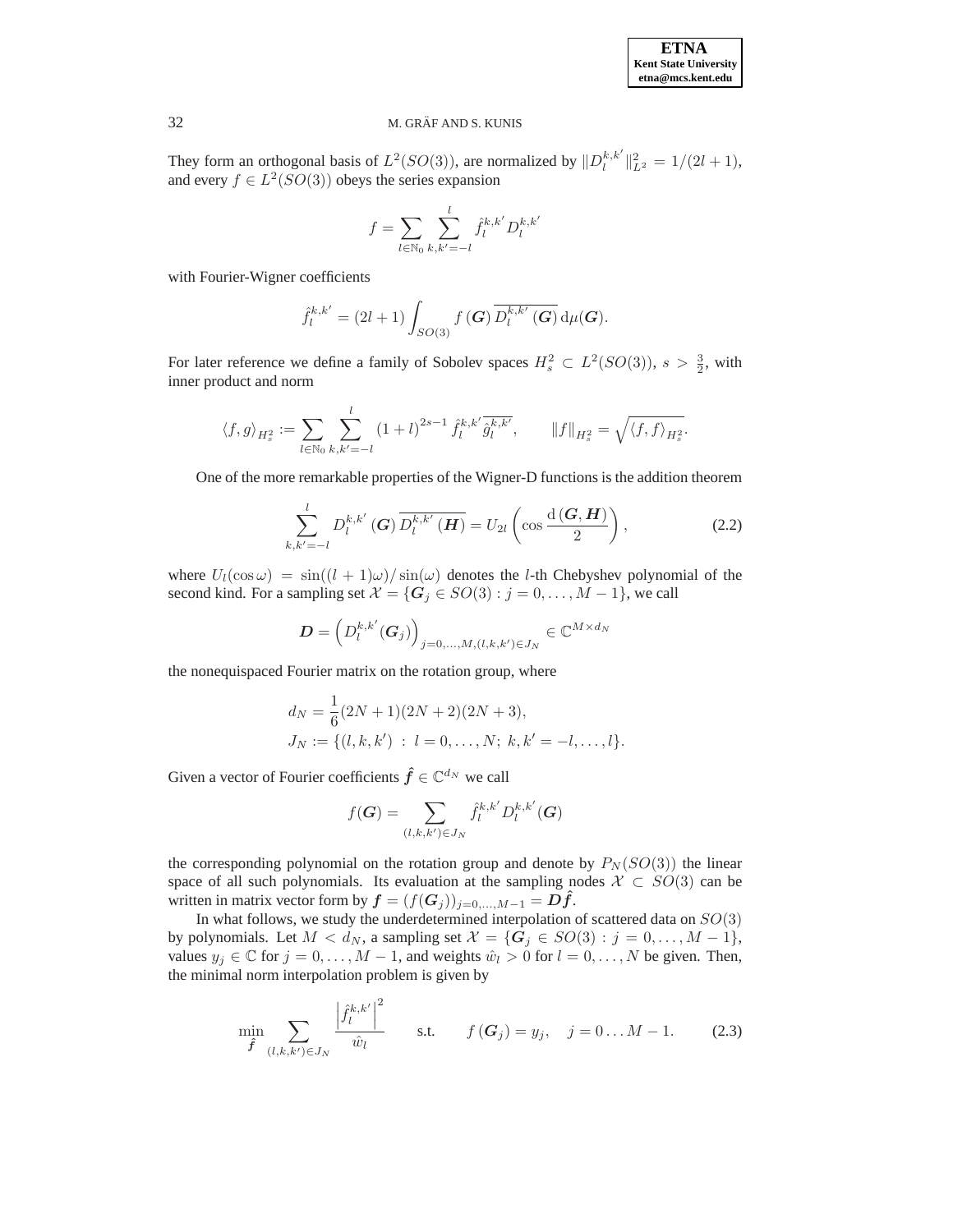<span id="page-3-1"></span>**3. Results.** We begin with the following lemmas. LEMMA 3.1. *Every* q*-separated sampling set* X ⊂ SO(3) *has cardinality*

$$
M \le \frac{109\pi}{2q^3}.
$$

*Moreover, there exists a q-separated sampling set of cardinality*  $M \geq 6\pi/q^3$ *. Given a q*separated sampling set, its decomposition into shells  $R_{\mathcal{X},q,m}$  (cf. [\(2.1\)](#page-1-0)) allows for the cardi*nality estimate*

$$
|R_{\mathcal{X},q,m}| \le 48m^2 + 48m + 28.
$$

<span id="page-3-0"></span>*Proof.* Let  $B_r(H) := \{ G \in SO(3) : d(G, H) \leq r \}$  denote the ball of radius  $r \in (0, \pi]$ around  $H \in SO(3)$  with given measure

$$
\mu\left(B_r(H)\right) = \int_{B_r(I)} \mathrm{d}\mu\left(G\right) = \frac{2}{\pi} \int_0^r \sin^2\left(\frac{t}{2}\right) \mathrm{d}t. \tag{3.1}
$$

From [\[5,](#page-8-8) Lemma 5.1], we know that  $\mu\left(B_{q/2}(\boldsymbol{I})\right) \geq \frac{2}{\pi} \frac{q^3}{109}$  for  $0 < q \leq \pi$ . Since the sampling set is q-separated, we can consider all balls of radius  $q/2$  with centers at the sampling nodes  $G_i$  to obtain the upper bound of the cardinality

$$
M \le \frac{\mu (SO(3))}{\mu (B_{q/2}(I))} \le \frac{109\pi}{2q^3}.
$$

Regarding the second claim, we presume the contrary, i.e., let a q-separated sampling set  $X$ with  $M < 6\pi/q^3$  nodes be given. Around each node, we place a ball of radius q and obtain

$$
\mu\left(SO(3)\setminus \bigcup_{j=0}^{M-1} B_q(G_j)\right) \geq \mu\left(SO(3)\right) - \sum_{j=0}^{M-1} \mu\left(B_q(G_j)\right) \geq 1 - M\frac{q^3}{6\pi} > 0,
$$

where the estimate  $\mu(B_q(G_j)) \leq q^3/(6\pi)$  is due to  $\sin(t/2) \leq t/2$  in [\(3.1\)](#page-3-0). Hence, the set  $SO(3)\setminus\bigcup_{j=0}^{M-1}B_q(G_j)$  is not empty and there exists a point  $G\in SO(3)$  such that  $\mathcal{X}\cup\{G\}$ remains q-separated.

For the last assertion, we start by the estimate

$$
\frac{n^2+1}{2}x - \frac{n^2-1}{2x} - T_n(x) = \int_x^1 \left( T'_n(t) - \frac{n^2+1}{2} - \frac{n^2-1}{2t^2} \right) dt \le 0,
$$

where  $x \in (0,1], n \in \mathbb{N}$  and  $T_n(t) = \cos(n \arccos t)$  denotes the Chebyshev polynomials of the first kind, which derives from the upper bound  $\max_{0 \le t \le 1} |T'_n(t)| \le n^2$ . Multiplying both sides by  $x\sqrt{1-x^2}$ , substituting  $x = \cos r$ , and adding r on both sides, we get the equivalent formulation

$$
r + (3n^2 + 4)\sin(r) - \cos(nr)\cos(r)\sin(r) \le r + (3n^2 + 3)\left(\sin(r) + \frac{\sin^3(r)}{6}\right)
$$

for  $r \in [0, \frac{\pi}{2}]$ . Truncating the power series of the arcsine, we obtain the bound  $sin(r)$  +  $\sin^3(r)/6$  ≤  $arcsin(\sin(r)) = r$ . Bringing  $(3n^2+4)\sin(r)$  to the right, dividing by  $r-\sin(r)$ , and setting  $r = q/2$  and  $n = 2m + 1$  results in the assertion from the packing argument by

$$
|R_{\mathcal{X},q,m}| \leq \frac{\mu\left(B_{q(m+\frac{3}{2})}(I)\setminus B_{q(m-\frac{1}{2})}(I)\right)}{\mu\left(B_{\frac{q}{2}}(I)\right)} = 4\frac{\frac{q}{2}-\cos\left((2m+1)\frac{q}{2}\right)\cos\left(\frac{q}{2}\right)\sin\left(\frac{q}{2}\right)}{\frac{q}{2}-\sin\left(\frac{q}{2}\right)}.
$$

Equality in the above estimates holds for  $q \to 0$ .  $\Box$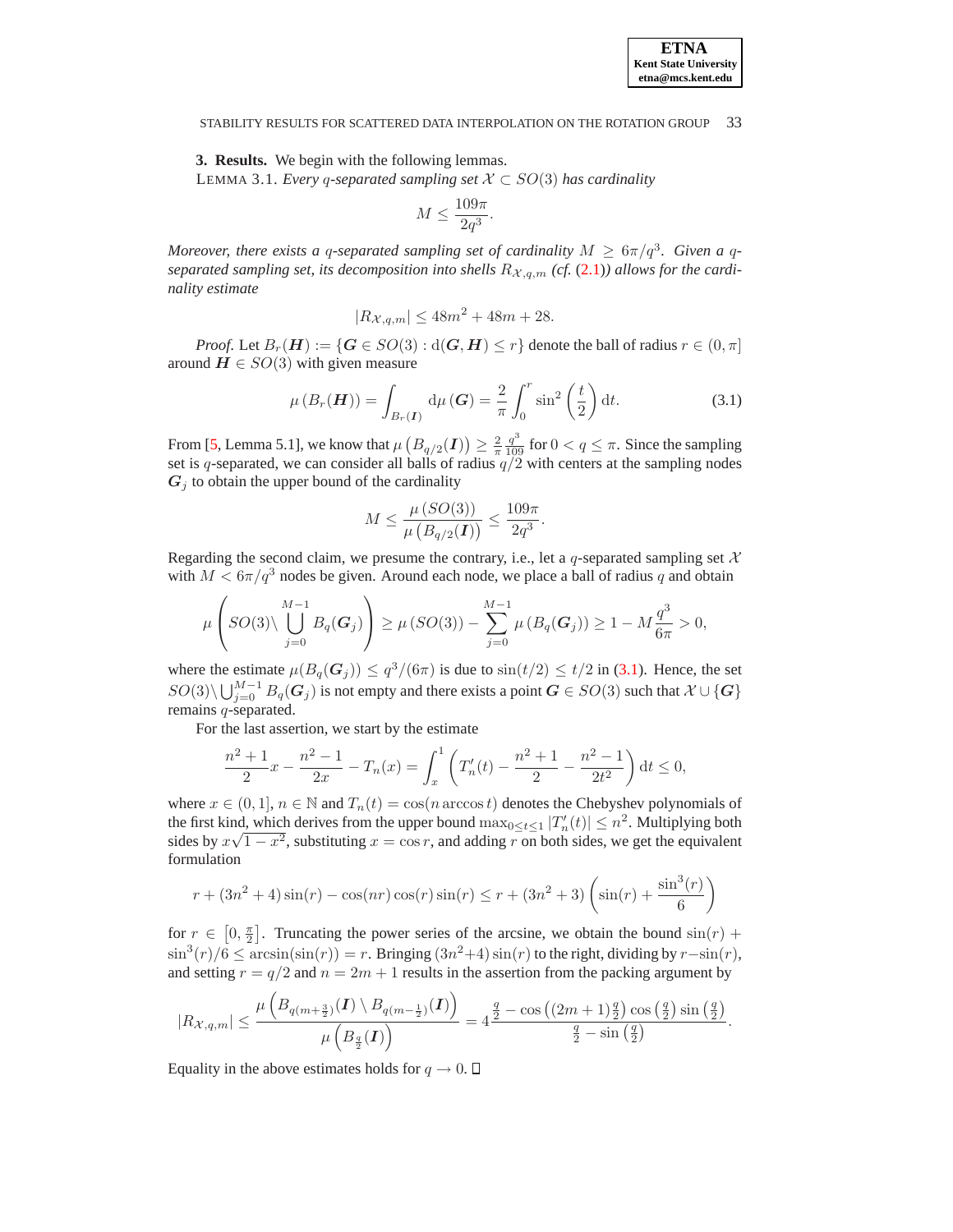<span id="page-4-3"></span>LEMMA 3.2. *The optimal interpolation problem* [\(2.3\)](#page-2-0) *is equivalent to the normal equations of the second kind*

$$
D\hat{W}D^{\dagger}\tilde{f} = y, \qquad \hat{f} = \hat{W}D^{\dagger}\tilde{f}, \qquad (3.2)
$$

*where*  $D^{\text{H}}$  *denotes the conjugate transpose of*  $D$  *and the weighting matrix is given by*  $\hat{W}$  :=  $\text{diag}(\tilde{\bm{w}}) \in \mathbb{R}^{d_N \times d_N}$  for the vector

$$
\tilde{\bm{w}}=(\tilde{w}_l^{k,k'})_{(l,k,k')\in J_N}
$$

*with*  $\tilde{w}_l^{k,k'} = \hat{w}_l, l = 0, \ldots, N, |k|, |k'| \leq l.$ 

<span id="page-4-1"></span>*Moreover, let the trigonometric polynomial*  $K_N$  :  $[-\pi, \pi] \rightarrow \mathbb{R}$  *and its corresponding interpolation matrix*  $\mathbf{K} = (k_{i,j})_{i,j=0,\dots,M-1}$  *be given by* 

$$
K_N(t) := \sum_{l=0}^{N} \hat{w}_l U_{2l}(\cos(t/2)), \qquad k_{i,j} := K_N(\mathrm{d}(\boldsymbol{G}_i, \boldsymbol{G}_j)).
$$
 (3.3)

*Then, we have the identity*  $K = D\hat{W}D^{\dagger}$ .

*Proof.* In matrix-vector form the optimization problem [\(2.3\)](#page-2-0) reads as

$$
\min_{\hat{\bm{f}}\in\mathbb{C}^{d_N}} {\hat{\bm{f}}}^{\mathsf{H}}\hat{\bm{W}}^{-1}\hat{\bm{f}} \quad \text{s.t.} \quad \bm{D}\hat{\bm{f}}=\bm{y}.
$$

So the first assertion is due to [\[2,](#page-8-12) Theorem 1.1.2] for the matrix  $D\hat{W}^{1/2}$ . The second assertion follows from the addition theorem [\(2.2\)](#page-2-1), i.e.,

$$
(\boldsymbol{D}\hat{\boldsymbol{W}}\boldsymbol{D}^{H})_{i,j} = \sum_{l=0}^{N} \hat{w}_l \sum_{k,k'= -l}^{l} D_l^{k,k'}(\boldsymbol{G}_i) \overline{D_l^{k,k'}(\boldsymbol{G}_j)}
$$

$$
= \sum_{l=0}^{N} \hat{w}_l U_{2l} \left( \cos \frac{d(\boldsymbol{G}_i, \boldsymbol{G}_j)}{2} \right). \quad \Box
$$

Let the normalized B-spline of order  $\beta \in \mathbb{N}$  be defined by

$$
g_{\beta}: \left[-\frac{1}{2}, \frac{1}{2}\right] \to \mathbb{R}, \quad g_{\beta}(z) := \beta N_{\beta} \left(\beta z + \frac{\beta}{2}\right), \quad ||g_{\beta}||_{L^{1}} = 1,
$$

with the cardinal B-spline given by

$$
N_{\beta+1}(z) = \int_{z-1}^{z} N_{\beta}(\tau) d\tau, \quad \beta \in \mathbb{N}, \qquad N_1(z) = \begin{cases} 1 & 0 < z < 1, \\ 0 & \text{otherwise.} \end{cases}
$$

Moreover, for  $N \in \mathbb{N}$  let

$$
||g_{\beta}||_{1,N} := \sum_{l=-N}^{N} g_{\beta} \left( \frac{l}{2(N+1)} \right)
$$

<span id="page-4-2"></span>denote a discrete norm of  $g_\beta$ .

<span id="page-4-0"></span>LEMMA 3.3. Let  $N, \beta \in \mathbb{N}$ ,  $N \ge \beta - 1 \ge 1$ , and  $B_{\beta, N}(t) = \sum_{l=0}^{N} \hat{w}_l U_{2l}(\cos(t/2))$ *with*

$$
0 < \hat{w}_l := \frac{1}{\|g_\beta\|_{1,N}} \begin{cases} g_\beta\left(\frac{l}{2(N+1)}\right) - g_\beta\left(\frac{l+1}{2(N+1)}\right) & 0 \le l < N, \\ g_\beta\left(\frac{N}{2(N+1)}\right) & l = N, \end{cases} \tag{3.4}
$$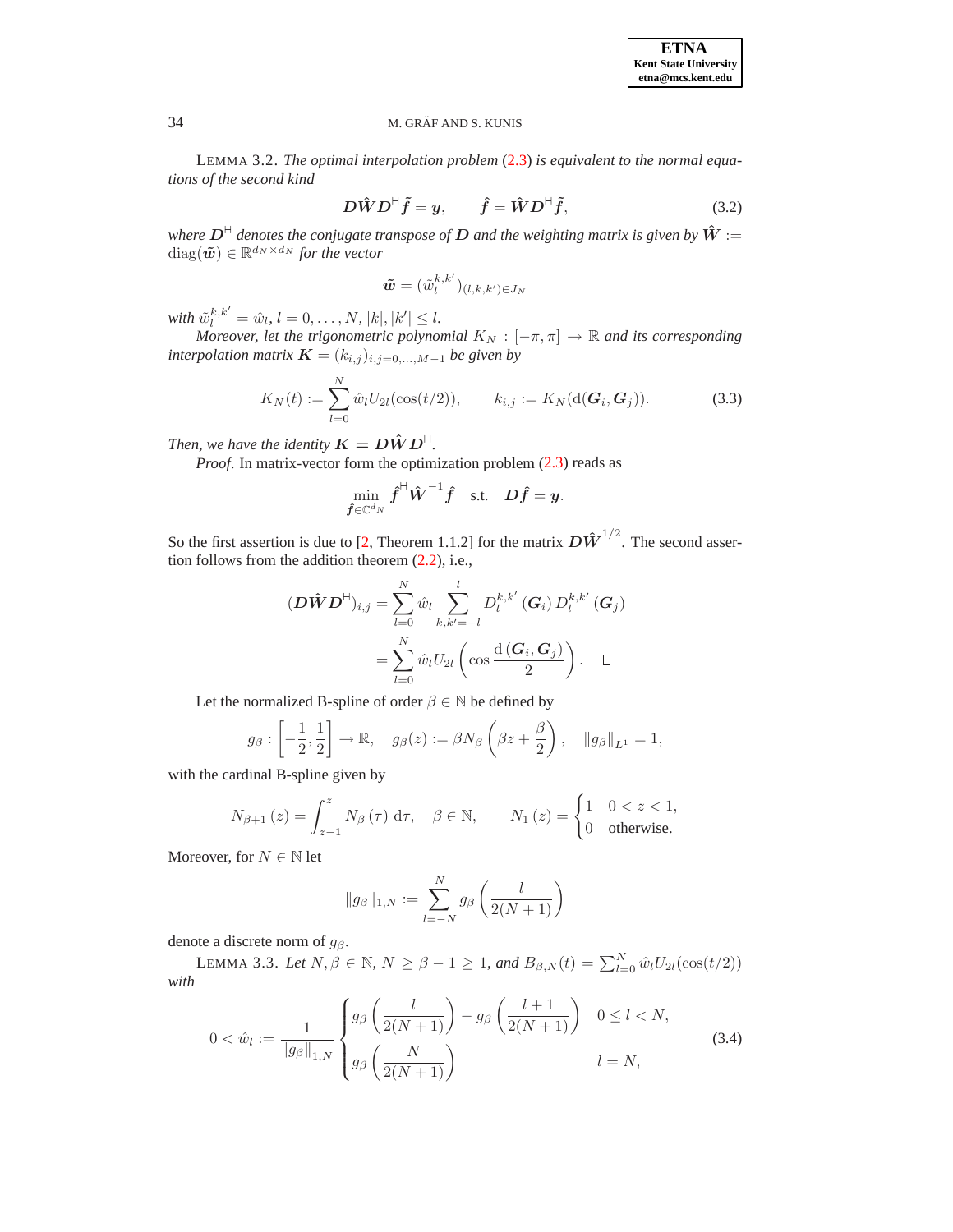<span id="page-5-1"></span>*be given and let*  $\zeta(\beta) := \sum_{l=1}^{\infty} l^{-\beta}$  *denote the Riemann zeta function. Then the localization property*

$$
|B_{\beta,N}(t)| \le c_{\beta} |(N+1)t|^{-\beta}, \qquad c_{\beta} := \frac{\left(2^{\beta}-1\right)\zeta(\beta)\beta^{\beta}}{2^{\beta-1}-\zeta(\beta)\pi^{-\beta}},
$$
(3.5)

*holds true for*  $t \in (0, \pi]$ *, with normalization*  $B_{\beta, N}(0) = 1$ *.* 

*Proof*. We first note that the Chebyshev polynomials of the first kind are related to the Chebyshev polynomials of the second kind by  $T_l = \frac{1}{2}(U_l - U_{l-2}), U_{2l} = \sum_{k=0}^{l} (2 - \delta_{0,k}) T_{2k}.$ In conjunction with  $(3.4)$ , we obtain

$$
\sum_{l=0}^{N} \hat{w}_l U_{2l} = \sum_{k=0}^{N} (2 - \delta_{0,k}) T_{2k} \sum_{l=k}^{N} \hat{w}_l = \sum_{k=0}^{N} (2 - \delta_{0,k}) \frac{1}{\|g_{\beta}\|_{1,N}} g_{\beta} \left(\frac{k}{2(N+1)}\right) T_{2k}.
$$

Applying the simple equality  $T_{2l}(\cos(t/2)) = \cos(2lt/2) = T_l(\cos(t))$ , we arrive at

$$
B_{\beta,N}(t) = \sum_{l=0}^{N} (2 - \delta_{0,l}) \frac{1}{\|g_{\beta}\|_{1,N}} g_{\beta} \left(\frac{l}{2(N+1)}\right) T_l(\cos(t))
$$

from which the assertion follows by [\[8,](#page-8-3) Lemma 7].  $\Box$ 

We obtain the following result on the conditioning of the interpolation problem  $(2.3)$ .

<span id="page-5-0"></span>THEOREM 3.4. Let  $q > 0$  and  $\mathcal{X} \subset SO(3)$  be a q-separated sampling set of cardinality  $M \in \mathbb{N}$ *. Moreover, let*  $N, \beta \in \mathbb{N}$ *,*  $N \geq \beta - 1 \geq 3$  *be given and define the weights*  $\hat{w}_k$  *by* [\(3.4\)](#page-4-0) *and the kernel matrix*  $\mathbf{K} \in \mathbb{R}^{M \times M}$  *by* [\(3.3\)](#page-4-1)*. Then, the eigenvalues*  $\lambda_0 \leq \cdots \leq \lambda_{M-1}$  *of*  $\mathbf{K}$ *satisfy*  $\lambda_0 \leq 1 \leq \lambda_{M-1}$  *and* 

$$
|\lambda_j - 1| \le c_\beta (48\zeta(\beta - 2) + 48\zeta(\beta - 1) + 28\zeta(\beta)) ((N + 1)q)^{-\beta}
$$
 (3.6)

<span id="page-5-2"></span>*for*  $j = 0, \ldots, M - 1$ , where  $c_{\beta}$  *is given in* [\(3.5\)](#page-5-1)*. In particular, the matrix*  $D \in \mathbb{C}^{M \times d_N}$  *has full rank M* whenever  $N + 1 \geq 18/q$  *and this condition is optimal in the sense that there is another* q-separated sampling set  $X' \subset SO(3)$  of cardinality M and a constant  $C_1 > 0$  such *that for*  $N + 1 \leq C_1/q$  *the matrix*  $D'$  *has rank less than*  $M$ *.* 

*Proof.* The first assertion follows from  $\sum_{j=0}^{M-1} \lambda_j = MB_{\beta,N}(0) = M$ . Moreover, the Gershgorin circle theorem yields, for every  $0 \le r \le M - 1$  and some  $0 \le l \le M - 1$ , that

$$
|\lambda_r - k_{l,l}| \leq \sum_{\substack{j=0 \ j \neq l}}^{M-1} |B_{\beta,N}(\mathrm{d}(\boldsymbol{G}_j,\boldsymbol{G}_l))|.
$$

Using the last assertion of Lemma [3.1](#page-3-1) and the localization property as shown in Lemma [3.3,](#page-4-2) the assertion follows from the estimate

$$
|\lambda_r - 1| \le \sum_{m=1}^{\lfloor \pi q^{-1} \rfloor} |R_{\mathcal{X},q,m}| \max_{\mathbf{G} \in R_{\mathcal{X},q,m}} |B_{\beta,N}(\mathbf{d}(\mathbf{I}, \mathbf{G}))|
$$
  

$$
\le \sum_{m=1}^{\infty} c_{\beta} (48m^2 + 48m + 28) ((N+1)mq)^{-\beta}
$$

.

The last claim derives from  $c_4 = 3840\pi^4/719$ , i.e., we set  $\beta = 4$ . The optimality of this condition can be seen by applying Lemma [3.1](#page-3-1) and using the fact that the number of Fourier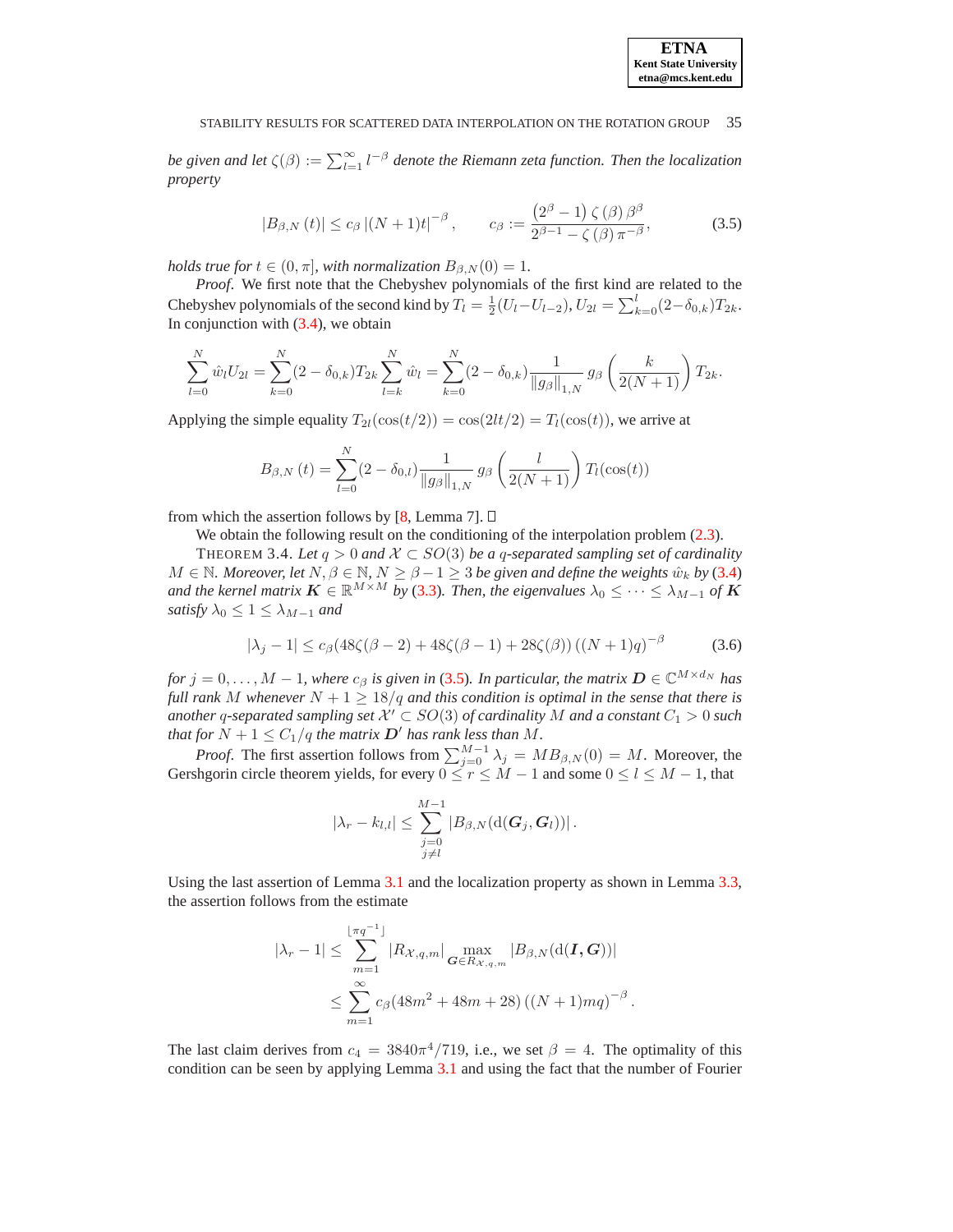coefficients is bounded by  $d_N \leq C_2 N^3$ . Hence, there is a constant  $C_1 > 0$  such that  $N + 1 \leq C_2 N^3$ .  $C_1/q$  implies  $d_N < M$ , and thus  $\text{rank}(\mathbf{D}') < M$ .

<span id="page-6-0"></span>COROLLARY 3.5. *Under the conditions of Theorem [3.4](#page-5-0) with*  $\beta = 4$ , the conjugate *gradient method applied to* [\(3.2\)](#page-4-3) *converges linearly, i.e.,*

$$
\|\hat{\mathbf{e}}_l\|_{\hat{\mathbf{W}}^{-1}} \leq 2 \left(\frac{17.2}{(N+1)q}\right)^{4l} \|\hat{\mathbf{e}}_0\|_{\hat{\mathbf{W}}^{-1}},
$$

*where the initial error is*  $\hat{\bm{e}}_0 := \hat{\bm{W}}\bm{D}^\textsf{H}\bm{K}^{-1}\bm{y}$  *and the error associated to the l-th iterate*  $\hat{\bm{f}}_l$ *is given by*  $\hat{\mathbf{e}}_l := \hat{\mathbf{f}}_l - \hat{\mathbf{W}} \mathbf{D}^{\mathsf{H}} \mathbf{K}^{-1} \mathbf{y}$ .

*Proof*. Applying the standard estimate for the convergence of the conjugate gradient method (cf.  $[2, p. 289]$  $[2, p. 289]$ ) and the estimate [\(3.6\)](#page-5-2) yields the assertion.  $\Box$ 

REMARK 3.6. We solve problem  $(3.2)$  by a factorized variant of conjugated gradients (CGNE, where N stands for "Normal equation" and E for "Error minimization") [\[2,](#page-8-12) p. 269], where we use the nonequispaced fast Fourier transform on the rotation group [\[19\]](#page-9-3) for fast matrix vector multiplications with D and its adjoint  $D^{\mathbb{H}}$ . Note that for  $(N+1)q \geq 18$ a constant number of iterations  $l = \mathcal{O}(\log \varepsilon)$  suffices to decrease the error to a certain fraction  $\|\hat{\mathbf{e}}_l\|_{\hat{\mathbf{W}}^{-1}} / \|\hat{\mathbf{e}}_0\|_{\hat{\mathbf{W}}^{-1}} \leq \varepsilon$ . Thus, the total number of floating point operations is  $\mathcal{O}((N^3 \log^2 N + M) \log \varepsilon).$ 

In the following we give an estimate of the smallest eigenvalue for an interpolation problem with minimal Sobolev norm. Our result generalizes [\[17,](#page-9-6) Theorems 2.8, 3.6] to the rotation group and improves the involved constant. Similar techniques have been used in [\[4,](#page-8-7) Theorem 5.1].

<span id="page-6-2"></span><span id="page-6-1"></span>COROLLARY 3.7. Let  $q > 0$  and  $\mathcal{X} \subset SO(3)$  be a q-separated sampling set of cardi*nality*  $M \in \mathbb{N}$ *. Moreover, let*  $s > \frac{3}{2}$  be given and consider the interpolation problem

$$
\min_{f \in H_s^2} ||f||_{H_s^2} \qquad s.t. \qquad f(G_j) = y_j, \quad j = 0...M - 1.
$$
 (3.7)

<span id="page-6-3"></span>*This problem is (only) mildly ill-posed in the sense that the smallest eigenvalue*  $\lambda_0(\mathbf{M})$  *of the corresponding interpolation matrix*

$$
\mathbf{M} = (m_{i,j})_{i,j=0,\dots,M-1}, \qquad m_{i,j} = \sum_{l=0}^{\infty} (1+l)^{1-2s} U_{2l} \left( \cos \frac{d(\mathbf{G}_i, \mathbf{G}_j)}{2} \right), \qquad (3.8)
$$

*satisfies*

$$
\lambda_0(\boldsymbol{M}) \ge \left(\frac{1}{30}\right)^{2s-2} q^{2s-3}.
$$

*Proof.* We start with the polynomial interpolation matrix  $K$  from Theorem [3.4,](#page-5-0) with  $N = |30/q| - 1 \ge 8$  and  $\beta = 4$ . Due to  $q \le \pi$ , the estimate [\(3.6\)](#page-5-2) yields a smallest eigenvalue  $\lambda_0(\mathbf{K}) \geq 2/3$ . For the corresponding weights  $\hat{w}_l$ ,  $l = 0, \dots, N$ , according to [\(3.4\)](#page-4-0) we have the formula

$$
\hat{w}_l = \frac{16}{\|g_4\|_{1,N}} \begin{cases} \frac{2l+1}{(N+1)^2} - \frac{3l^2 + 3l + 1}{(N+1)^3} & \text{for } 0 \le l \le \frac{N+1}{2} - 1, \\ \frac{1}{N+1} - \frac{1+2l}{(N+1)^2} + \frac{3l^2 + 3l + 1}{3(N+1)^3} & \text{for } \frac{N+1}{2} \le l \le N, \\ \frac{1}{4(N+1)} - \frac{1}{12(N+1)^3} & \text{for } N \text{ even and } l = \lfloor \frac{N+1}{2} \rfloor. \end{cases}
$$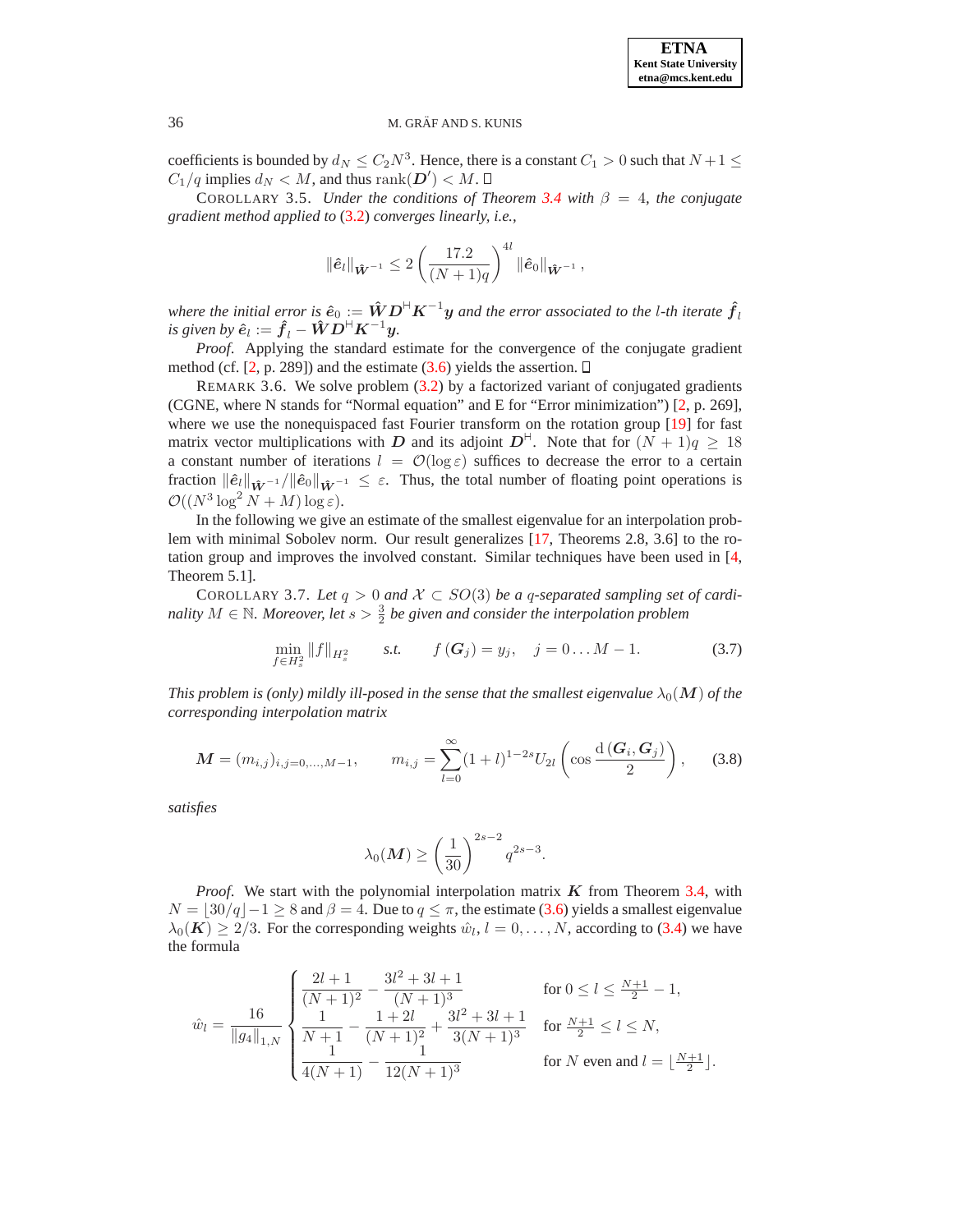

<span id="page-7-2"></span>Due to the estimate  $||g_4||_{1,N} \ge 1.9(N+1)$  (cf. [\[11,](#page-8-11) Lemma 3.2]) the weights satisfy

$$
\hat{w}_l \le 10 \frac{2l+1}{(N+1)^3}, \qquad l = 0, \dots, N. \tag{3.9}
$$

<span id="page-7-0"></span>Now, let  $c \in \mathbb{C}^M$  be given. The assertion follows from the addition theorem [\(2.2\)](#page-2-1) by

$$
\sum_{i,j=0}^{M-1} c_i \overline{c_j} m_{i,j} = \sum_{i,j=0}^{M-1} c_i \overline{c_j} \sum_{l=0}^{\infty} (1+l)^{1-2s} U_{2l} \left( \cos \frac{d(G_i, G_j)}{2} \right)
$$
\n
$$
= \sum_{l=0}^{\infty} (1+l)^{1-2s} \sum_{k,k'=-l}^{l} \left| \sum_{i=0}^{M-1} c_i D_l^{k,k'} (G_i) \right|^2.
$$
\n(3.10)

<span id="page-7-1"></span>We decrease the right hand side by truncating to N terms and insert our "nice" weights  $\hat{w}_l$ :

$$
\mathbf{c}^{H}\mathbf{M}\mathbf{c} \geq \sum_{l=0}^{N} (1+l)^{1-2s} \hat{w}_{l}^{-1} \hat{w}_{l} \sum_{k,k'= -l}^{l} \left| \sum_{i=0}^{M-1} c_{i} D_{l}^{k,k'}(\mathbf{G}_{i}) \right|^{2}
$$
\n
$$
\geq \min_{r=0,...,N} (1+r)^{1-2s} \hat{w}_{r}^{-1} \sum_{l=0}^{N} \hat{w}_{l} \sum_{k,k'= -l}^{l} \left| \sum_{i=0}^{M-1} c_{i} D_{l}^{k,k'}(\mathbf{G}_{i}) \right|^{2}
$$
\n
$$
\geq \min_{r=0,...,N} \frac{1}{20} \frac{(N+1)^{3}}{(r+1)^{2s}} \sum_{l=0}^{N} \hat{w}_{l} \sum_{k,k'= -l}^{l} \left| \sum_{i=0}^{M-1} c_{i} D_{l}^{k,k'}(\mathbf{G}_{i}) \right|^{2}
$$
\n
$$
\geq \frac{1}{20} (N+1)^{3-2s} \sum_{i,j=0}^{M-1} c_{i} \overline{c_{j}} k_{i,j}.
$$
\n(3.11)

Finally, we use the fact that the minimal value in [\(3.10\)](#page-7-0) is  $\lambda_0(M)\|c\|_2^2$  and the last expression in [\(3.11\)](#page-7-1) can be bounded from below by  $1/20 \cdot (q/30)^{2s-3} \cdot \lambda_0(K) ||c||_2^2$ .

REMARK 3.8. For the actual solution of the interpolation problem [\(3.7\)](#page-6-2), we use a so-called fast summation scheme [\[20\]](#page-9-13) for multiplication with  $M \in \mathbb{C}^{M \times M}$ . Given  $\varepsilon > 0$ , we approximate  $M \approx \tilde{M}$  by truncating the series in [\(3.8\)](#page-6-3) to a polynomial degree  $N \in \mathbb{N}$  such that the remainder fulfills

$$
|m_{i,j} - \tilde{m}_{i,j}| = \sum_{l=N+1}^{\infty} (1+l)^{1-2s} \left| U_{2l} \left( \cos \frac{d(G_i, G_j)}{2} \right) \right| \leq 2 \int_N^{\infty} (1+l)^{2-2s} dl \leq \varepsilon.
$$

Due to the addition theorem  $(2.2)$  and the nonequispaced FFT on the rotation group [\[19\]](#page-9-3), this yields the factorization  $\tilde{M} = D\hat{W}D^{\dagger}$  which can be applied to a vector in  $O(N^3 \log^2 N +$ M) floating point operations. Since we ask at least for mildly ill-posed matrices  $M,\tilde{M}$ , we moreover force  $N \geq \lfloor 30/q \rfloor - 1$ . Thus, for q-separated sampling sets with  $M \geq C_3/q^3$ nodes, the multiplication with  $\tilde{M}$  takes  $\mathcal{O}(M \log^2 M)$  flops.

REMARK 3.9. As a further application of Theorem [3.4](#page-5-0) we consider the minimal 2-norm interpolation problem

$$
\min_{f \in P_N(SO(3))} ||f||_{L^2} \quad \text{s.t.} \quad f(\mathbf{G}_j) = y_j, \quad j = 0 \dots M - 1.
$$

Its corresponding interpolation matrix

$$
\mathbf{L} \in \mathbb{C}^{M \times M}, \qquad l_{i,j} = \sum_{l=0}^{N} U_{2l} \left( \cos \frac{d(\mathbf{G}_i, \mathbf{G}_j)}{2} \right),
$$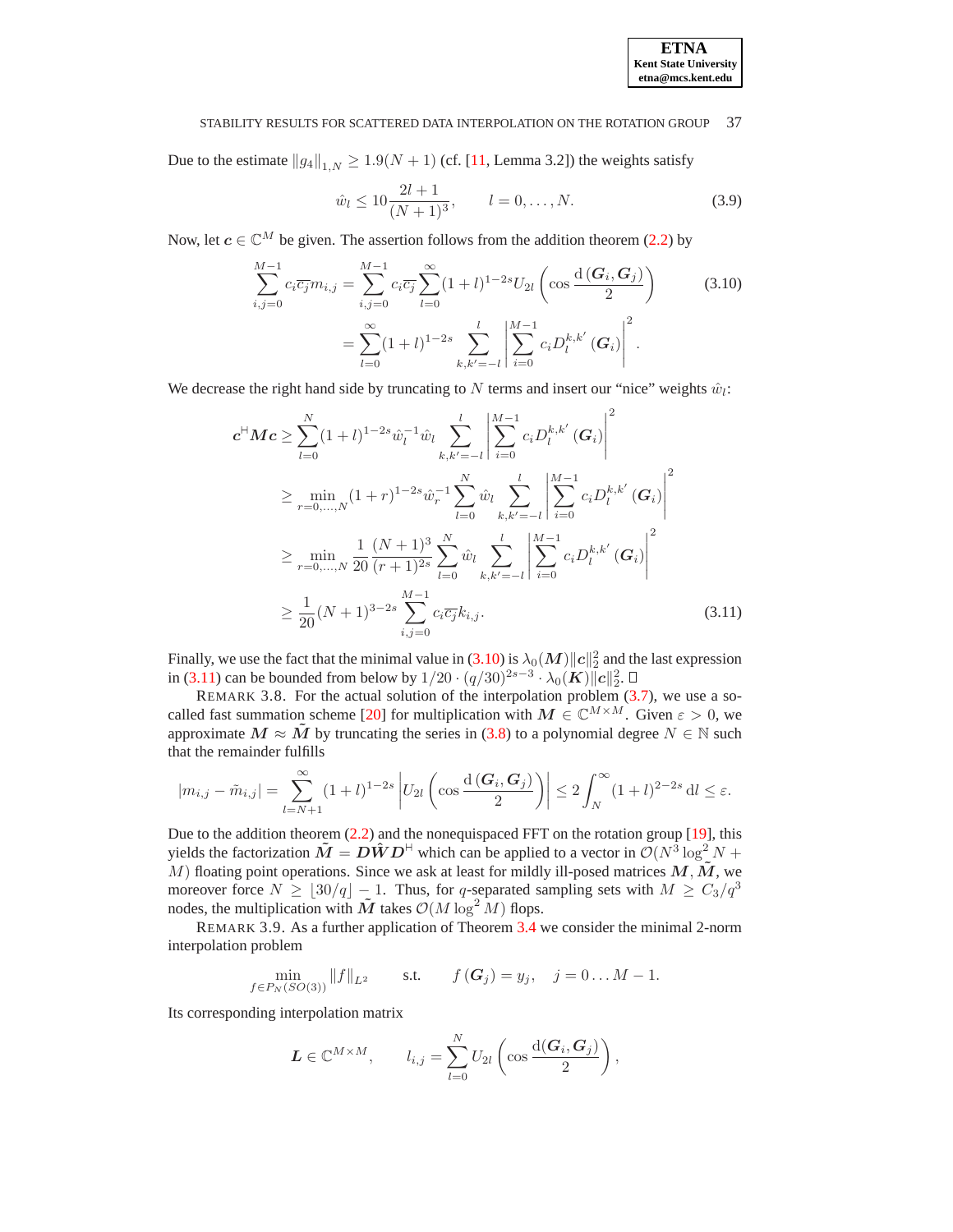has uniformly bounded condition number whenever  $N \geq 18/q$  by an argument similar to Corollary [3.7.](#page-6-1) This time, we compare the interpolation matrix  $L$  with two kernel matrices  $K_1, K_2$  built upon the weights  $\hat{w}_{1,l_1}, l_1 = 0, \ldots, N$ , and  $\hat{w}_{2,l_2}, l_2 = 0, \ldots, 2N$ , setting  $\beta = 4$  in Theorem [3.4.](#page-5-0) The lower bound on the smallest eigenvalue follows as in [\(3.11\)](#page-7-1) from the upper bound [\(3.9\)](#page-7-2) on the weights  $\hat{w}_{1,l_1}$ , i.e.,

$$
\lambda_0(\mathbf{L}) \geq \lambda_0(\mathbf{K}_1) \min_{r=0,\dots,N} \frac{2r+1}{\hat{w}_{1,r}} \geq \frac{(N+1)^3}{10} \lambda_0(\mathbf{K}_1).
$$

We slightly change the argument for the upper bound to

$$
\sum_{l=0}^{N} (2l+1) \sum_{k,k'= -l}^{l} \left| \sum_{i=0}^{M-1} c_i D_l^{k,k'}(\boldsymbol{G}_i) \right|^2
$$
  

$$
\leq \max_{r=0,...,N} \frac{2r+1}{\hat{w}_{2,r}} \sum_{l=0}^{2N} \hat{w}_{2,l} \sum_{k,k'= -l}^{l} \left| \sum_{i=0}^{M-1} c_i D_l^{k,k'}(\boldsymbol{G}_i) \right|^2.
$$

Due to  $||g_4||_{1,2N} \le 2.1(2N + 1)$  (cf. [\[11,](#page-8-11) proof of Lemma 3.2]) the second set of weights fulfill  $\hat{w}_{2,l_2} \ge \frac{l_2+1}{(2N+1)^3}$  for the indices  $l_2 = 0, \dots, N$ , and thus

$$
\lambda_{M-1}(\mathbf{L}) \leq 16(N+1)^3 \lambda_{M-1}(\mathbf{K}_2).
$$

**Acknowledgments.** The authors thank F. Filbir, R. Hielscher, D. Potts, and D. Schmid for many fruitful discussions on the topic. This project is partially funded by Deutsche Forschungsgemeinschaft grants FI 883/3-1 and PO 711/9-1.

### REFERENCES

- <span id="page-8-12"></span><span id="page-8-10"></span>[1] K. BALL, *Eigenvalues of Euclidean distance matrices*, J. Approx. Theory, 68 (1992), pp. 74–82.
- [2] Å. BJÖRCK, *Numerical Methods for Least Squares Problems*, SIAM, Philadelphia, USA, 1996.
- <span id="page-8-7"></span><span id="page-8-0"></span>[3] J. E. CASTRILLON-CANDAS, V. SIDDAVANAHALLI, AND C. BAJAJ, *Nonequispaced Fourier transforms for protein-protein docking*, ICES Report 05-44, Univ. Texas, (2005).
- [4] W. ERB AND F. FILBIR, *Approximation by positive definite functions on compact groups*, Numer. Funct. Anal. Optim., in press.
- <span id="page-8-8"></span>[5] F. FILBIR AND D. SCHMID, *Stability results for approximation by positive definite functions on* SO(3), J. Approx. Theory, 153 (2008), pp. 170–183.
- <span id="page-8-2"></span>[6] F. FILBIR AND W. THEMISTOCLAKIS, *Polynomial approximation on the sphere using scattered data*, Math. Nachr., 281 (2008), pp. 650–668.
- <span id="page-8-9"></span>[7] T. GUTZMER, *Interpolation by positive definite functions on locally compact groups with application to* SO(3), Results Math., 29 (1996), pp. 69–77.
- <span id="page-8-3"></span>[8] J. KEINER, S. KUNIS, AND D. POTTS, *Efficient reconstruction of functions on the sphere from scattered data*, J. Fourier Anal. Appl., 13 (2007), pp. 435–458.
- <span id="page-8-1"></span>[9] P. J. KOSTELEC AND D. N. ROCKMORE, *FFTs on the rotation group*, J. Fourier Anal. Appl., 14 (2008), pp. 145–179.
- <span id="page-8-5"></span>[10] S. KUNIS, *A note on stability results for scattered data interpolation on Euclidean spheres*, Adv. Comput. Math., in press.
- <span id="page-8-11"></span>[11] S. KUNIS AND D. POTTS, *Stability results for scattered data interpolation by trigonometric polynomials*, SIAM J. Sci. Comput., 29 (2007), pp. 1403–1419.
- <span id="page-8-6"></span>[12] J. LEVESLEY, Z. LUO, AND X. SUN, *Norm estimates of interpolation matrices and their inverses associated with strictly positive definite functions*, Proc. Amer. Math. Soc., 127 (1999), pp. 2127–2134.
- <span id="page-8-4"></span>[13] H. N. MHASKAR, F. J. NARCOWICH, AND J. D. WARD, *Spherical Marcinkiewicz-Zygmund inequalities and positive quadrature*, Math. Comp., 70 (2001), pp. 1113–1130. Corrigendum on the positivity of the quadrature weights in 71 (2002), pp. 453–454.